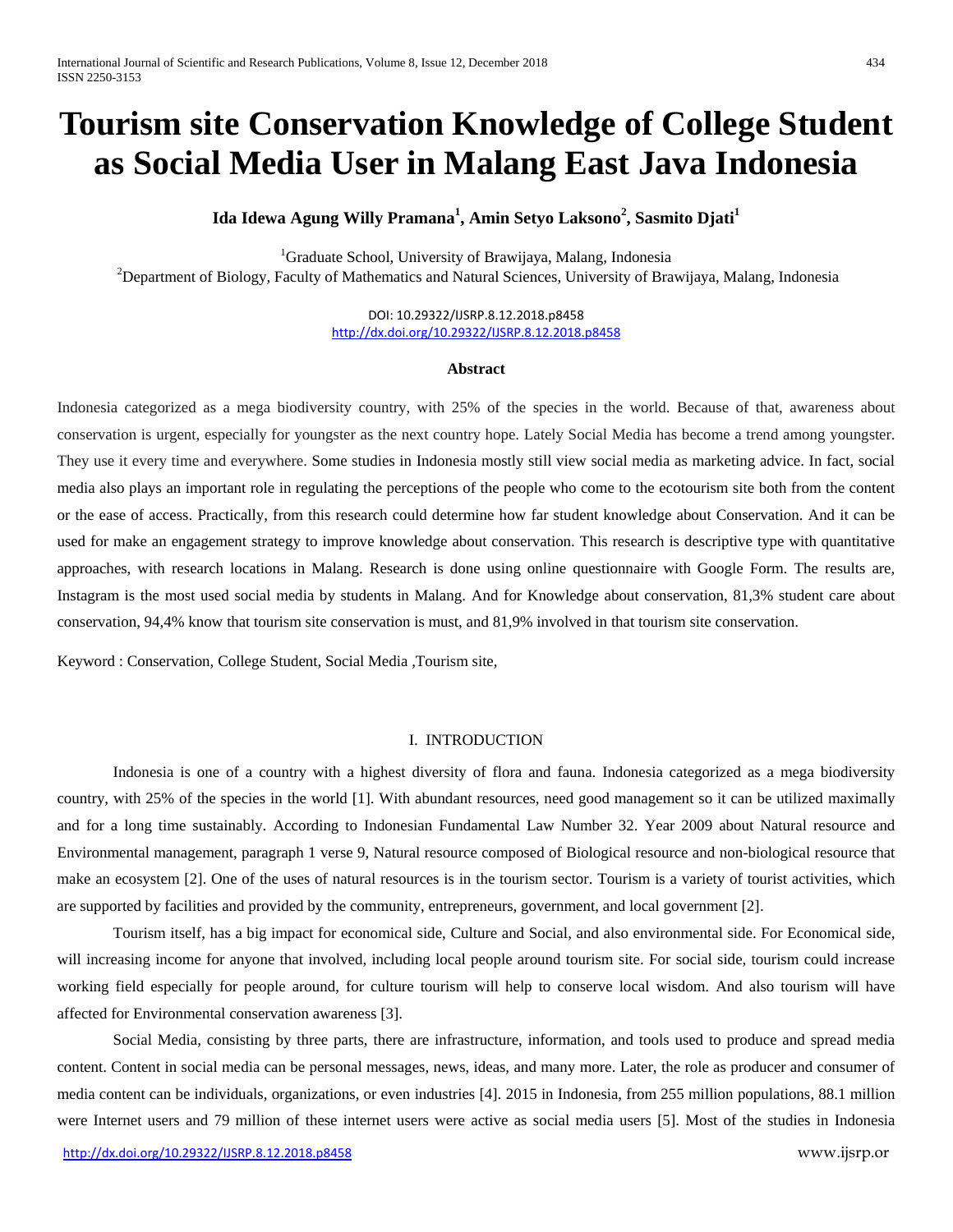This study conducted in Malang, because Malang has been known to be educational city since the Colonialism era. In Malang, there are currently more than 88 colleges [7]. From the number of students themselves, it is estimated that there are more than 350 thousand students, with estimated New Students for UB in 2017/2018, around 10,000 students [8]. Aim from this research to understand social media that college student in Malang Prefer to use, and also how far they knowledge about conservation in tourism site.

# II. MATERIAL AND METHODS

This study is descriptive type with quantitative approaches. This study counducted in Malang, because Malang has been known to be a city of education since the Colonialism era. In Malang, there are currently more than 88 colleges [7]. For the number of students themselves, it is estimated that there are more than 350 thousand students, with estimated New Students for UB in 2017/2018, around 10,000 students [8].

So with a high amount and diverse student population, assumed it can provide a clearer picture how far conservation at tourism site knowledge from the college student. The study was conducted for one month, starting from May 17, 2018 to June 17, 2018.

### A. Data Collection

Data collection is done using Online Questionnaire via google form. The questionnaire itself is an indirect data retrieval technique. The questionnaire contained a list of questions that later have to be answered or responded by the respondents. Respondents have freedom to give answers according to their perceptions [9]. Research starting May 17 2018 to June 17, 2018. Questionnaire spread using Whatsapp media, Instagram, and there are also those taken directly.

## B. Data Analysis

Recorded data from the questionnaire, later collected and then it calculated with Microsoft excel for later displayed as diagram for next step result analyse,

#### III. RESULT AND DISCUSSION

From data recorded from 138 respondents were students in Malang, with ages ranging from 19 to 30 years. Then for the most widely used social media platform by student, 79.2% of respondents use the Instagram Social Media Platform, then Facebook 8.3% and the rest are other Social Media. With 56.6% of respondents using social media more than two hours per day.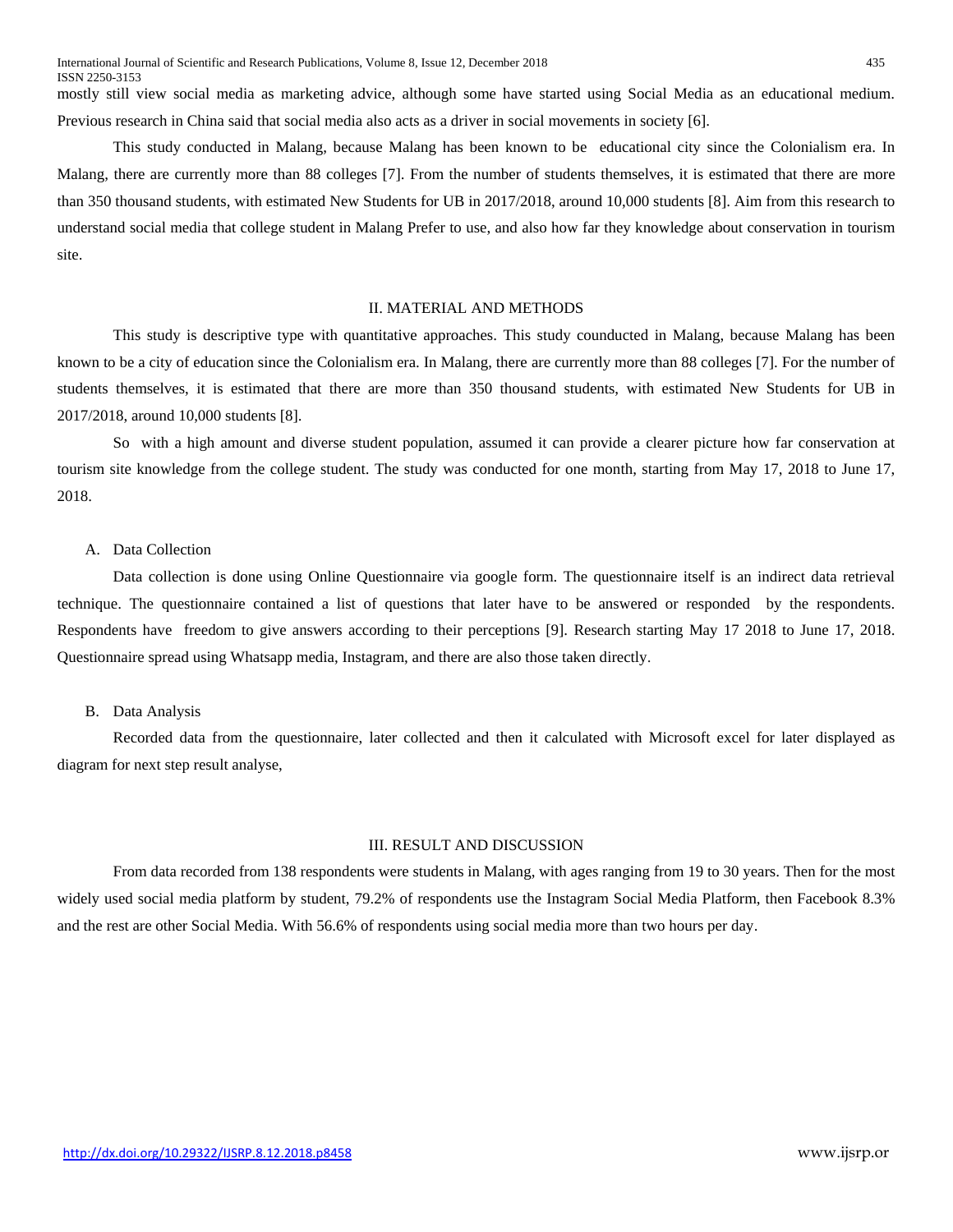

Fig 1. (a) Most Prefered Social Media by Student (b) Time spent using Social Media per day

The data obtained is accordance with the research that has been done before, the reason young people use Instagram as preferred social media because young people in the period to find they personal identity. And of course with Instagram they got spcae to express themselves because Instagram gives space to express the narcissistic nature that they have in order to look cool [10].



Fig 2. (a) Awareness about Conservation, (b) Knowledge about Conservation in tourism site, (c) Involvement in conservation at tourism site

From the data obtained, respondents concerns about conservation at tourism site are, 81.3% of respondents were concerned with conservation, and 94.4% knew that in tourist attractions also needed to be conserved. Then the involvement of respondents in protecting the environment 81.9% of respondents participate in maintaining cleanliness and 17.4% sometimes do it.

<http://dx.doi.org/10.29322/IJSRP.8.12.2018.p8458> www.ijsrp.or Tourism activity at certain areas does have positive and negative impacts. The positive impact is, there can increase income which can later be used for conservation and also additional costs to educate other tourists. The negative impact of the presence of tourists, can cause pollution both on land (garbage), or air pollution (transportation emissions), deforestation for the opening of tourist